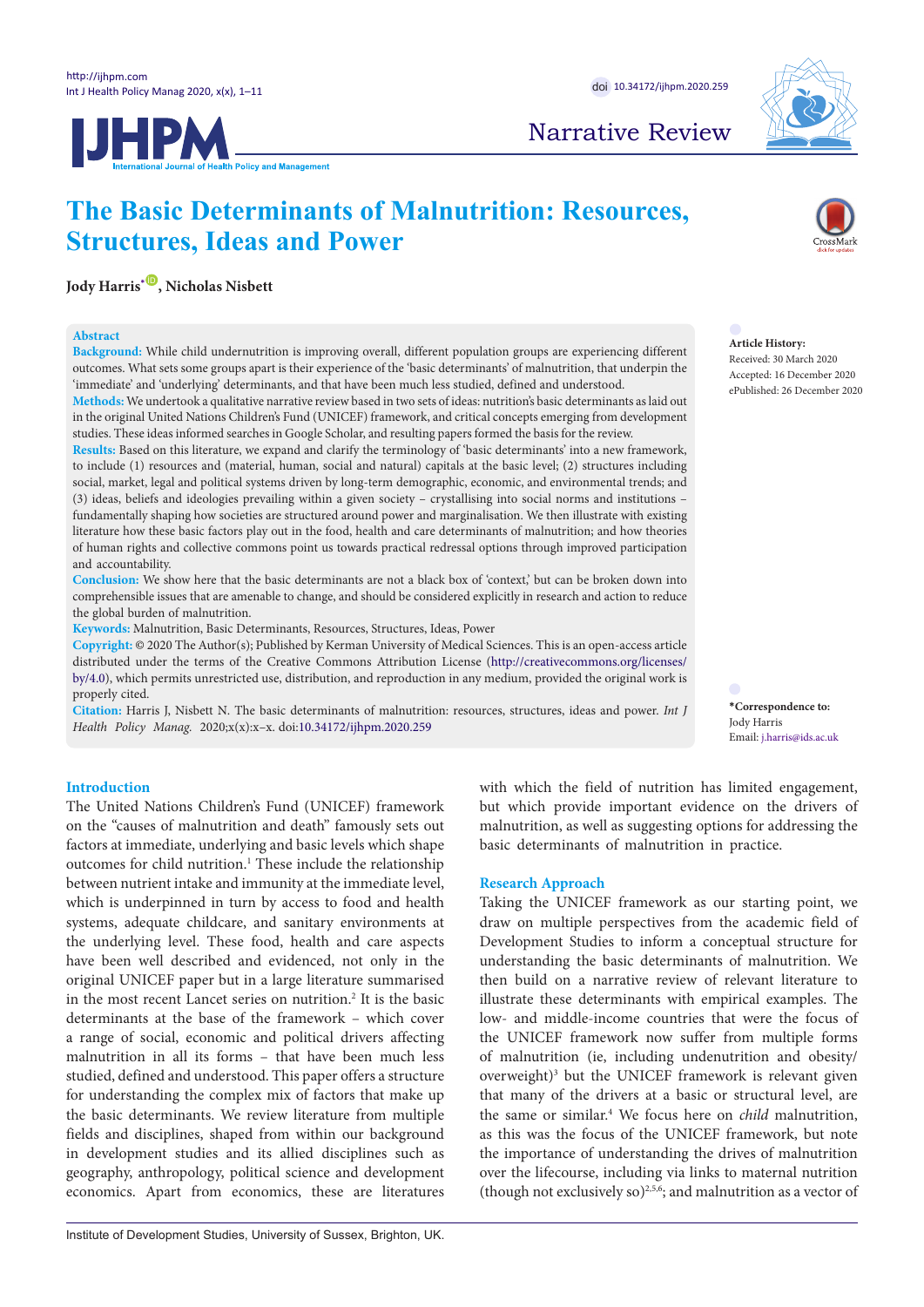intergenerational poverty and exclusion.7

While there are no established guidelines for qualitative narrative reviews,<sup>8</sup> the searches and synthesis here aimed to be systematic without being exhaustive. We set out to combine two sets of ideas: (1) An initial examination of previous iterations of the UNICEF malnutrition framework provided a list of the components that have historically been associated with the basic determinants. (2) At the same time, our previous engagement with literature and theory on the structural determinants of other relevant development issues (particularly food, health, and gender) provided a set of ideas less applied in international nutrition research. These two sets of ideas – nutrition's basic determinants, and 'big ideas' in development studies – then formed the basis for literature searches in order to find research that could inform a more robust understanding of the basic determinants of malnutrition. The search terms are listed in [Box 1](#page-1-0) and were undertaken using the 'advanced search' function in Google Scholar, with no date, methodological or country limitations. As with the original UNICEF framework, our focus is largely on low- and middle-income countries as the historic focus of development studies and of international nutrition (though this is changing with a 'universal development' lens<sup>9</sup> and the globalisation of food systems and cultures).10

Literature identified through these searches was screened for (1) relevance to understanding nutrition's determinants; (2) relevance to child nutrition; and (3) level of citation (to get a sense of the centrality of papers to a body of literature). This process drew on the expertise of the authors and of key development studies colleagues working in the fields of gender studies, health equity, and participation and accountability through conversations during the process of this work. The most relevant and cited literature was narratively reviewed (first summarising the key theses of individual papers, then looking across thematic sets of papers to synthesise their core ideas), and the reviews used to populate the updated basic determinants framework. This work was then used as a set of examples illustrating how the basic determinants play out in the areas of food, health and care.

Certainly there are limitations to our approach to reviewing the literature, including the narrowness of our search term 'nutrition' (which would miss papers on related issues such as diets or perhaps *mal*nutrition), and our choice of development studies topics (which extend far beyond this list, but were chosen for their relevance to the original 'basic determinants' descriptions in the UNICEF framework). Rather than comprehensive review, our aim was to gather key ideas in the field of development studies through a review of papers central to development studies theory, and use these to expand and deepen the notion of the 'basic determinants' for a nutrition audience. A further limitation of the paper is that the literature on low- and middle-income countries is still largely focused on undernutrition, even though there is a smaller (but growing) number of papers on obesity and overweight and related burdens of non-communicable diseases. While this scope is necessarily limited, we also note that 'malnutrition in all its forms' is a problem now besetting countries in all income categories – while we focus less on

#### <span id="page-1-0"></span>Box 1. Search Terms for Literature Searches

- "Social determinants of health"
- "Health equity"
- "Structural violence" AND health
- "Food systems" AND equity
- Gender AND nutrition
- Women AND nutrition
- "Social exclusion" AND nutrition
- Marginalisation AND nutrition
- Power AND nutrition
- Politics AND nutrition
- Participation AND nutrition
- Accountability AND nutrition

higher income countries and draw less on the obesity/noncommunicable diseases literature, there is still much of relevance here to those interested in the shared, basic drivers of malnutrition.

#### **Describing the Basic Determinants**

The original UNICEF framework<sup>1</sup> has stood the test of time because it was thoughtful about the ways it depicted the causes of malnutrition at multiple levels. In describing the basic determinants of nutrition, it focused on the political, ideological and economic structures that sit between the potential resources for households to achieve good nutrition and what is actually realised; and so arguably this approach takes a social lens to the basic determinants. In the most recent academic iteration of the framework,<sup>11</sup> the description of basic determinants focuses on creating an enabling policy environment; this approach takes a governance or institutional lens to the basic determinants. UNICEF's own update to the framework describes good governance, positive norms, and sufficient resources as underpinning the rest of the framework,<sup>12</sup> building on our review below. Building on these iterations and the broader literature from our review, we conceptualise the basic determinants of nutrition as comprising three interrelated factors, described below.

#### Factor 1. Resources at the Basic Level

The resources, capacities and forms of capital available to people are tangible and intangible properties which shape the potential of individuals and groups to do things such as purchase or produce food, access proper healthcare, or care for family members (so to realise the immediate and underlying determinants which help achieve good nutrition). Traditional forms of material or financial capital including land and wealth resources have been long-studied in nutrition, with those in poverty known to be more vulnerable to poor nutrition.<sup>13</sup> Beyond wealth, individuals and groups can improve their access to food, health and care by drawing on their human or 'cultural' capital, such as education or understanding of social communication; social and symbolic capital in terms of connections to family and broader networks and social standing<sup>14</sup>; and natural capital in the form of biodiversity and other ecosystem services.15

This web of material, social, human and natural resources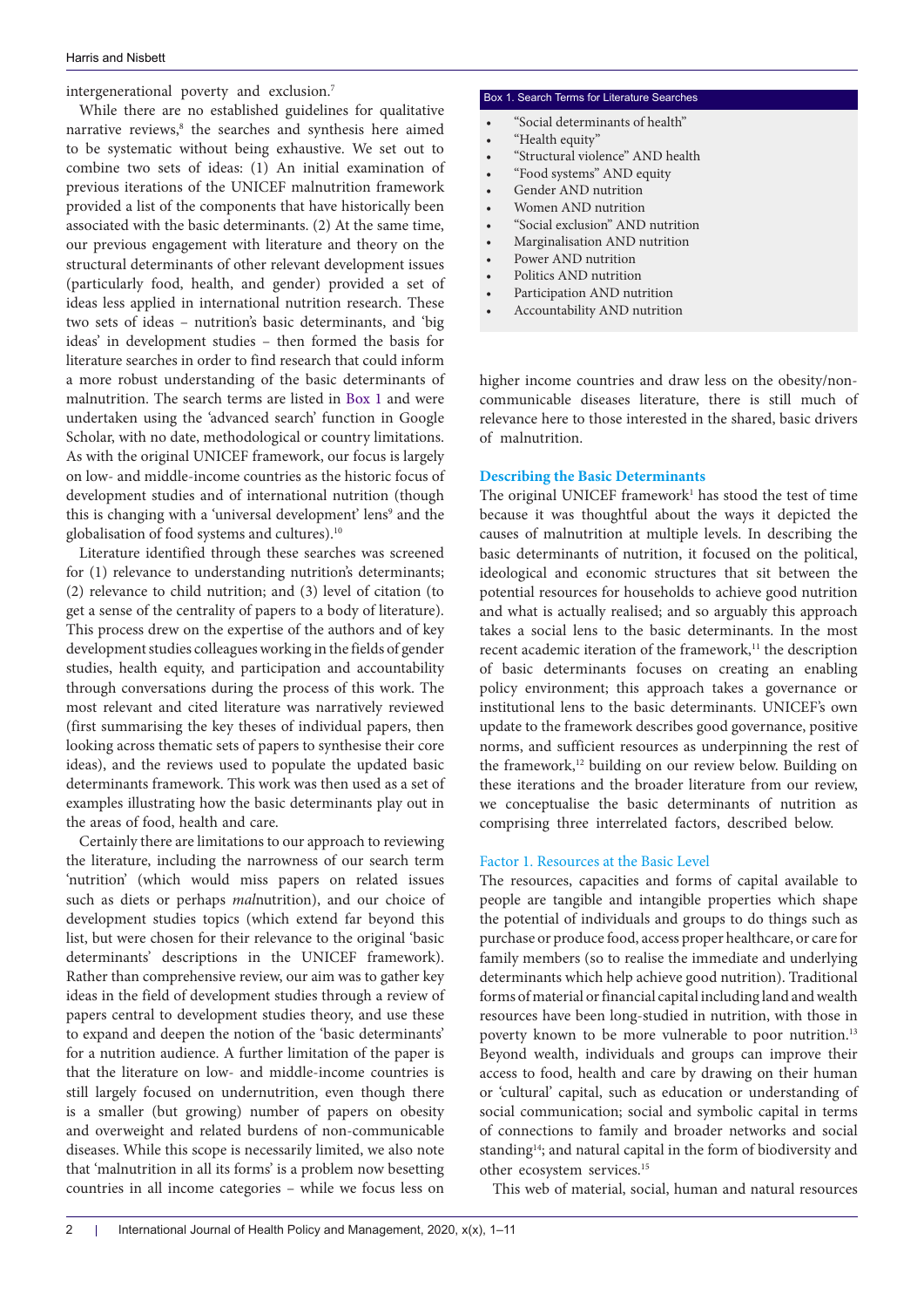is in turn conditioned by how individuals, families or wider groups are seen within society (factor 3 below) and is mediated by the structures and drivers shaping society (factor 2).

#### Factor 2. Structures Shaping Society

Broad structures and drivers affecting access to resources and forms of capital are the existing social, market, legal and political institutions shaping society, in turn driven by longterm demographic, economic, and environmental trends. These condition the provision of goods and services relating to nutrition (such as food, care or clean water) which are accessed differently by different populations. These drivers change over time, and consequently the terrain on which people build their lives can shift. For instance, changes from traditional or feudal societies to industrial and mostly capitalist societies has profoundly influenced food production in a variety of different political systems<sup>16</sup>; globalization has accelerated the connectedness of markets, people and cultures via increased economic reach and migration<sup>17</sup>; urbanization has created groups with different needs in terms of working patterns and food requirements, and hence new social classes and political constituencies<sup>18</sup>; and environmental change in weather patterns and climate change has driven vulnerability of marginal populations.19

The impact of such drivers on different people will depend on their existing web of resources and capitals (factor 1 above) while their exposure to these drivers will depend on their position within society and their access to political and social institutions of relevance, which are structured by normative and ideological forces (factor 3 below).

#### Factor 3. Forces Underlying Social Trends

The ideas, beliefs and ideologies prevailing within a given society fundamentally shape how that society is structured.<sup>20</sup> Beliefs relating to the relative standing of different groups (based on issues such as gender, ethnicity, religion, age, disability and sexuality) produces stigma, marginalization and inequity for certain groups, $21$  and these different dimensions interact to condition access to the resources necessary for achieving good nutrition, as well as shaping power imbalances among different groups in their control over social and political processes.<sup>22</sup> These power imbalances can occur at micro level, determining local entitlements to goods and services, or macro level, conditioning voice and representation in broader political decision-making.<sup>23</sup>

It is the crystallisation of ideas and beliefs into social norms, such as the role of women or the dominance of certain religions, and into political and social institutions, such as policies and legal systems (factor 2 above), which in turn shape the resources and forms of capital available to households and individuals (factor 1), ultimately shaping nutrition outcomes.

These three levels of the 'basic determinants' of nutrition, are illustrated in [Figure,](#page-2-0) for clearer conceptual understanding and practical application. The left-hand side of [Figure](#page-2-0) illustrates how deeply normative issues of power and equity affect structural trends and institutional distortions to condition the resources available to different groups for accessing food, health and care. When assessing the basic determinants therefore, children are affected through both the attributes of their families and the norms of their societies, and individual nutrition outcomes are determined by the interplay of these fundamental issues within different contexts.

#### **Examples of the Basic Determinants in Action**

<span id="page-2-0"></span>While child stunting is reducing steadily at the global scale, different countries and different population groups within countries are experiencing much slower declines which are slowing progress overall; and other important outcomes such as hunger and obesity are rising, often in these same groups.24 What sets these groups apart is their experience of the basic determinants described above. While all forms of malnutrition are underpinned by the same conceptual determinants,<sup>4</sup> who is marginalised and how they experience these determinants will change with context: In Vietnam



**Figure.** Framework for Understanding and Addressing the Basic Determinants of Nutrition.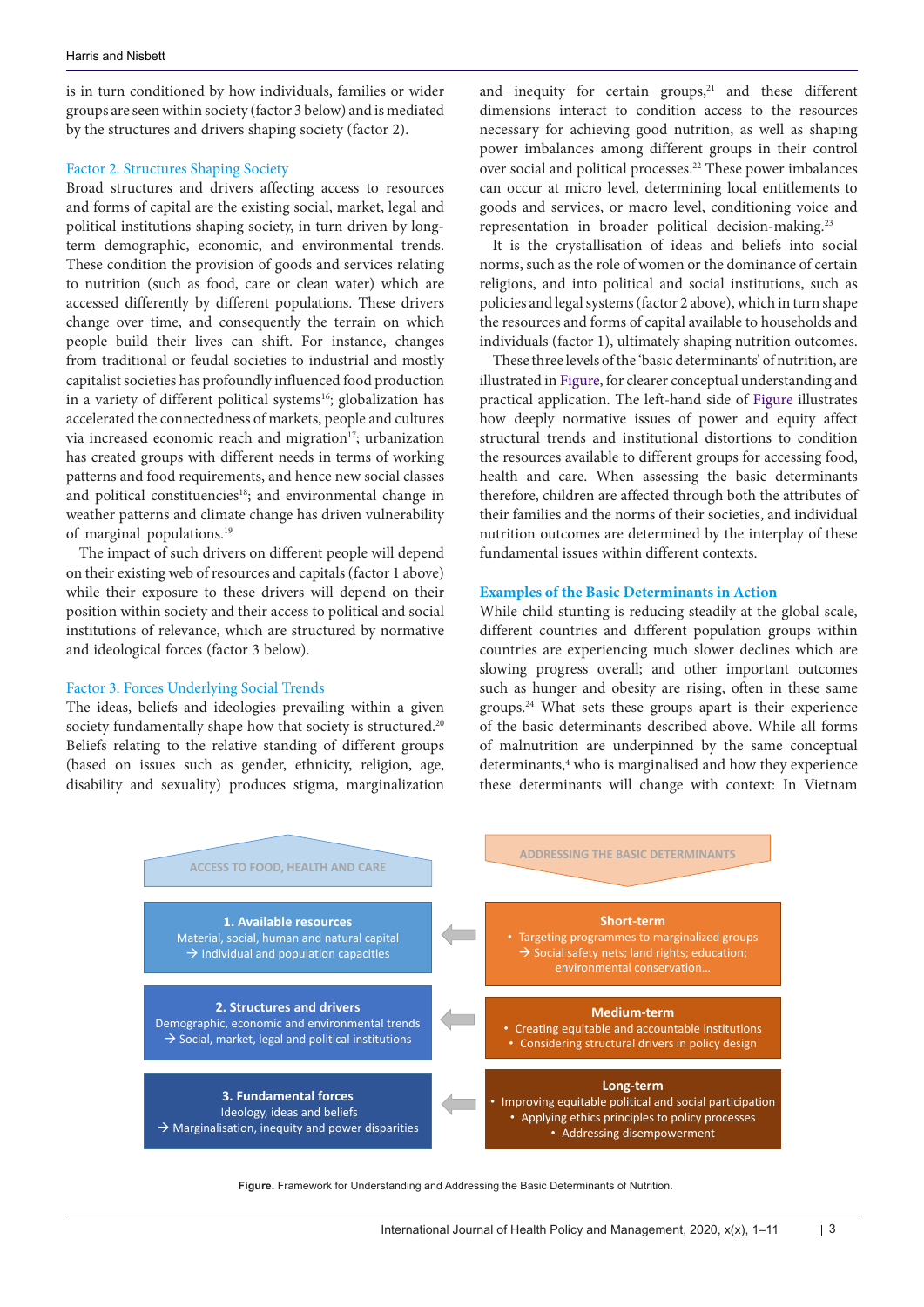for instance, it is ethnic minority groups who are most marginalised and who continue to experience higher rates of malnutrition<sup>25</sup>; and in many contexts, including countries in South Asia, poor nutrition has been strongly associated with gender inequality.<sup>26,27</sup>

Below, to illustrate this further, examples of the interactions between the resources, structures and fundamental forces comprising the basic determinants of nutrition are explored through existing evidence on the social determinants of health; evolving food systems; and the role of family structures. These map, respectively, to the underlying determinants in the UNICEF framework: health, food and care.

### Health Equity and the Social Determinants of Health

The World Health Organization (WHO) Commission on the Social Determinants of Health concluded, based on its threeyear examination of the global evidence, that "poor social policies, unfair economics, and bad politics are killing people on a grand scale."28 It focused on the "causes of the causes" that lie beyond the proximal reasons for poor health. Those who have studied the impact of such health disparities in children have outlined just how systematic and entrenched they can be; they are therefore labelled inequitable, rather than simply unequal, as they stem from disadvantage which accrues systematically to particular groups of people because of their socio-economic position.<sup>29</sup>

Poverty is one such driver. Poorer children are not only more exposed to risks such as unhealthy sanitary conditions or pollution, but also more likely to have lower resistance to illness – in part due to the links between the immune system and nutrition, or suboptimal foetal development leading to low birth weights.<sup>30</sup> But the unfairness continues all the way through their contact with – or their very exclusion from – health systems: Poorer children are the least likely to receive preventative interventions such as vaccination, and when ill are less likely "to be taken to an appropriate healthcare provider."30 If receiving healthcare, they are then "less likely to receive appropriate care because facilities serving poor communities are not as likely to have well-trained staff or to be stocked with drugs as facilities serving wealthier communities."30 Ultimately "the odds are stacked against the poorest children at every one of these steps. As a result, they are more likely than their better-off peers to die in childhood."30

Notably however, income poverty alone is not the sole factor in such cases of multiple deprivation<sup>31</sup>: Social exclusion and marginalization leading to and interacting with poverty includes discrimination based on gender, ethnicity and other social attributes which condition social status and therefore exposure to health risks and access to health systems.<sup>28</sup> An example of such exclusion and marginalization acting together to limit nutritional outcomes is the exclusion of India's scheduled tribes (ST) and scheduled castes in health and nutrition coverage. In the state of Odisha, for example, recent research highlights how rates of stunting amongst ST communities are at 46.1%, compared to 25.3% in non-ST populations.<sup>32</sup> Coverage estimates of essential health and nutrition interventions in predominantly tribal districts show a significantly lower level of service provision than in nontribal districts<sup>[1]</sup>.<sup>33,34</sup> Such poor coverage may be a result of geographical marginalisation interacting with poverty and ethnic marginalisation (ST populations tend to live in less accessible hilly areas, further from road networks); though this in turn will interact with social stigma, with non-ST health providers reportedly less willing to provide services or visit the homes, hamlets or villages of ST clients.<sup>35</sup>

While this all paints a depressing picture, work on health equity has also charted a number of ways that communities, cities and countries have worked to tackle these basic determinants in systematic and structured ways. More generally, it is true that health system improvements tend to accrue to the richest segments of the population in proportion to their wealth (the social 'gradient') unless specific measures are taken to make such health systems pro-poor.<sup>36</sup> But where governments have attempted to focus on the needs of poorer populations or deprived areas, in a sustained and considered way, then health equity has improved. As China, Costa Rica, Cuba, Kerala and Sri Lanka have shown, this can happen under very different political systems and circumstances, so long as political will and policy is oriented towards such equitable measures.<sup>37</sup> Other sector-specific policies (in eg, social protection and education) can similarly be targeted to reach marginalized communities, some of which may be linked to health service provision including nutrition advice.<sup>38</sup>

#### Evolving Food Systems

Judging whether modern food systems are effective depends on the yardstick used, but by most measures they are not working well for all: both the numbers of obese children and those that are hungry are rising, suggesting failures in apportioning entitlements to food<sup>23</sup>; and the numbers of stunted children and those with micronutrient deficiencies remain high, suggesting inadequate quality of food for many.39-41 Measured against the realisation of a right to good food, or simply consistent access to adequate food, modern food systems are not providing quality diets and good nutrition to all.<sup>42</sup>

A range of structural changes interact in shaping the current food system on both production and consumption sides. On the production side, food systems are moving further away from local food production for local consumption, and towards globalized supply and trade models. Such trends were well established under successive global 'food regimes'43 established in the colonial and post-war periods, with global flows of capital (subsidies, land acquisition, agricultural inputs and agri-food commodity trade) central to global geopolitics, whether in the colonial flows of basic foods into imperial metropolitan centres; or in the continuing role of subsidy regimes in the United States and the European Union (EU) in supporting heavy concentration in production of staples and animal feeds such as corn, wheat, soy and dairy.<sup>16,43-45</sup> Such geopolitics shaped food production not only in the colonial/ high income centres of power, but fundamentally shaped world markets in the shape of flows of highly subsidised soy from the United States, or similarly 'dumped' grain surpluses from the EU, aided by tariff walls, export subsidies and 'food aid' policies.43 Collectively, these geopolitical considerations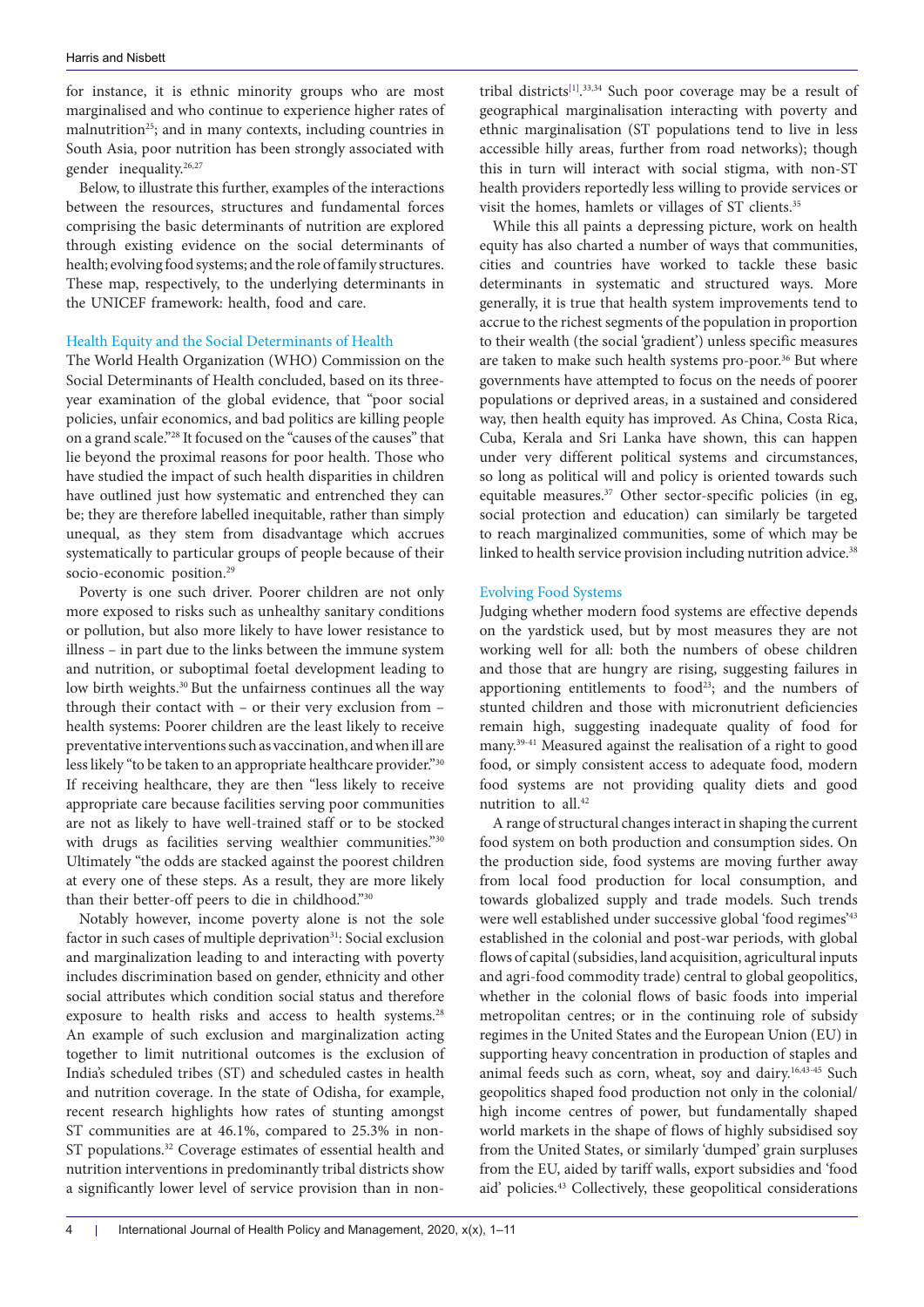have set the terms of trade for both diets and the agricultural livelihoods on which a large proportion of the world's poor still depend, as well as binding narratives on what is possible in terms of dietary or food system change.<sup>46</sup>

Agriculture and food products were included in world trade agreements from the time of the General Agreement on Tariffs and Trade agreement in 1994, opening markets to business forces that had previously been state-controlled with a food security focus, further shaping food environments in terms of availability, price and marketing of foods, mostly with the effect of limiting production possibilities for Southern producers facing the unbeatable combination of growing commercial size, vertical integration and heavily subsidised or protected crops grown in the North.10,47 The globalization of the food system, accelerated since that time, has led to bottlenecks concentrating power in an 'hourglass' shape with millions of producers and consumers at either end, but only a few large processors and marketers in the middle; in many of these middle stages, only 4 firms control 40% of the food market, for instance.48 The power to make food decisions is therefore moving further away from producers and consumers (and even from national governments), with national policy space increasingly limited or bound by multilateral trade rules or multilateral/bilateral investor protection treaties, or associated 'regulatory chill'49 Newer agricultural powerhouses such as Brazil now join existing powerful agri-exporting nations and groupings such as the United States and the EU in shaping subsidy, investment and global trade regimes in the interests of their export industries<sup>47</sup>; meaning both national policy and outward looking trade policy is increasingly also shaped by 'regulatory capture' by various commodity lobbies or food based commercial interests.50,51 On the consumption side, economic and in some cases ecological forces or shocks are moving more people to urban areas and towards different food acquisition strategies; and socio-cultural forces and marketing are changing preferences and food aspirations.<sup>52,53</sup> There have been positive and negative outcomes of these structural changes for food and nutrition, but the culmination in much of the world is a 'nutrition transition' away from traditional diets towards a similar global dietary pattern.<sup>10,52</sup> Which foods people can access in this changing environment depends largely on their resources, with food price changes affecting the poor the most because they spend a higher proportion of their income on food.10 Notably, those with financial resources can in general access the positive fruits of food system change in the form of diverse nutritious and fresh foods, while poverty – built on marginalisation – restricts these choices to the basic (staple foods) or the cheap (long-life processed foods).54,55

In addition to these large global changes, local forms of marginalization beyond poverty also affect food access, for instance hunger tends to be higher in countries with limited or contested rights to land and water for some groups,<sup>10</sup> and the intersection of existing malnutrition (limiting labour and learning) with other forms of inequity amplifies disparities.<sup>56</sup> One of the most economically poor and environmentally fragile parts of rural Bangladesh – the wetland Haor communities in the country's North East – provides an

important localised example of how multiple aspects of marginalization and structural change interact. Here physical, social, cultural and natural capital combine in the form of land and fishing rights only available to traditional rights holders<sup>57</sup> or beneficiaries of new resource sharing arrangements. Such factors are compounded by beliefs around gender – women are both less likely to be traditional rights holders or beneficiaries of new schemes, and generally have a very low level of participation in decision-making – factors which combine with low health and reproductive service access to lead to larger families and intra-household pressures on available food.57 The region is also home to extremely poor migrants from others parts of Bangladesh or surrounding countries, attracted by the promise of marginal land. The situation of the Haor illustrates, therefore, how the extreme poor, particularly migrants and women, are excluded from natural capital essential to producing or accessing food, if they lack the physical or social capital of family land rights (a form of social institutions); or the social and cultural capital necessary to access new resource management programmes (a political institution) which tend to privilege longstanding residents of the region, existing large landholders, and men.<sup>57-59</sup> All these factors combined go some way to explaining why communities surveyed in the Haor region had a stunting rate of around  $45\%$  in 2016,<sup>60</sup> much higher than the Bangladesh average at that time<sup>[2]</sup>.<sup>61</sup>

Ultimately, differences in food access and nutrition outcomes are demonstrably avoidable, and hence inequitable; social justice principles demand they be addressed.<sup>10</sup> Some food access issues can be addressed through policies in agriculture, land, trade and social protection – though individualized food security and nutrition programmes at a local level, such as developing people's cooking skills and nutrition education, can potentially de-emphasise the sociopolitical contexts that structure unequal nutrition outcomes in the first place.<sup>62</sup> But food security is not just a policy issue: eating behaviours are a response to daily living conditions, so change can be sought directly through the food system, but also through broader political, economic, social and cultural pathways.10

Food systems are also about where power sits, and conceptual tools are available to identify the different forms of power that exist at different levels within the food system, which then allow interventions to focus on where power is exerted, and allow activists to exploit spaces for change.<sup>56,63</sup> Changing definitions can also allow different actions, for instance the concept of food sovereignty has a broader vision than the accepted definition of food security, including ideas around community rights and power to locally manage food system resources and trade, explicitly taking into consideration concentration of power in the current global food system.62 Sustainably and fairly improving food access requires addressing unequal distribution at its root – addressing issues such as poverty and land access – and therefore requires revealing and challenging power disparities at multiple levels, from addressing power among food system actors to empowering marginalized groups in society.10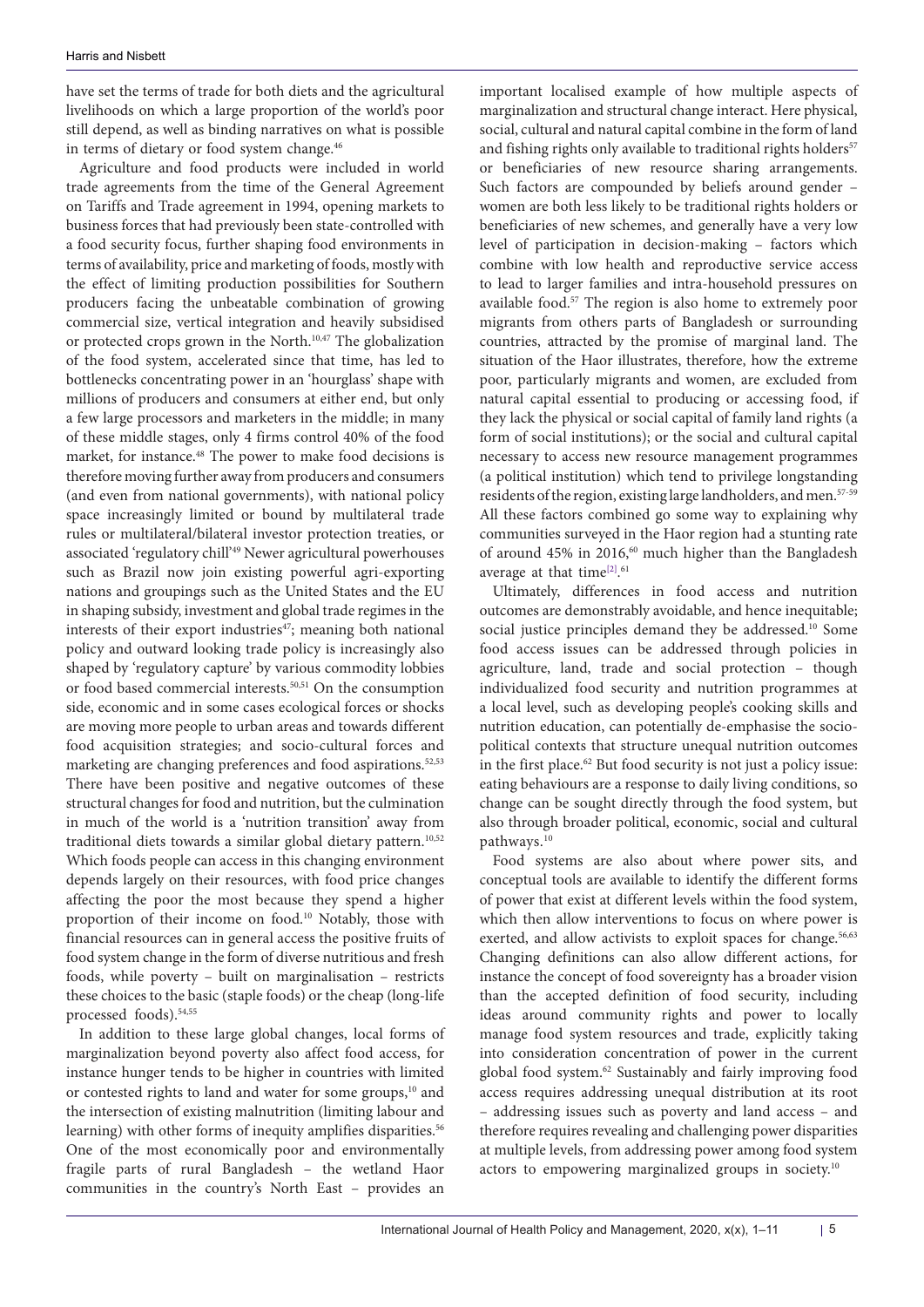#### Gender, Family Structure and Childcare

Every household has to make decisions on how to deal with balancing income-generating and productive labour, with care and reproductive labour (the unpaid work done as part of child-care or care for other family members and the home environment). These decisions on the division of household labour are seen to take account of both practical factors (such as time availability of household members, and the relative resources of men and women in the household) and ideology and broader social norms (such as patriarchy and gender roles).64 The relative weight of these different factors depends on context, and these decisions will therefore be taken differently in different social and economic contexts over time.

A feature of society in the Organisation for Economic Cooperation and Development (OECD) countries over the past century for example has been a remarkable rise in female labour force participation and closing of gender-based education and pay gaps, alongside declines in fertility rates and declining household size.<sup>65</sup> In these countries, labour participation has been linked to economic change (such as industrialization), social and political change (such as women's movements in the 1900s and 1960s), and demographic change (such as debates around fertility and population size).<sup>66</sup> The picture is different in other contexts, with less than 30% of women documented as participating in the labour force in the Middle East, North Africa and South Asia.<sup>67</sup>

Notable in most social research on household labour roles in these very different contexts is that women continue to provide a majority of care and reproductive labour, whether employed or not.64,68 Over different locations and times, women have juggled multiple roles inside and outside the home. Family structure and childcare as a determinant of nutrition therefore reference the position of women in families and societies, and the power of young women of childbearing age relative to men and to women who are older or of a higher social class. It has long been recognized that women with greater status by various measures tend to have more control of resources, better access to information, and better self-confidence, selfesteem and mental health; and that their children tend to have better nutrition, as do women themselves.<sup>69</sup> A common but poorly evidenced narrative is that women, particularly in poor households, must undertake productive work to survive, and so have less time for 'reproductive work' which may lead to poorer child nutrition outcomes; while non-poor households are less sensitive to this trade-off.70 Responses to time pressure – and therefore effects on nutrition outcomes – have, however, been found to differ according to household contexts beyond income, such as household composition and the availability of other household members to take on care burdens<sup>71</sup> – particularly, in some contexts, kin we might not normally think of such as grandmothers and siblings.72 Moreover, in some contexts, such as many OECD countries, child outcomes have improved even as women have worked more outside of the home; though this is not to say there are never trade-offs between economic labour and childcare, with kin not always available in some urban contexts, such as was found in one study in Kenyan cities.<sup>73</sup>

The difference is not, therefore, in whether women work, but in how they are supported in their multiple roles by their family, employers, society and government, as households' social and economic contexts change due to structural economic and social drivers. Enabling environments for the care of young children remove or remedy structural and social barriers. A much-studied example is the enabling environment for breastfeeding as a key battleground over women's rights and responsibilities in nutrition. Where women are not permitted to enter the workforce and are expected to play a purely reproductive role, or where they must work to survive at the expense of childcare, there are evident ethical issues of choice which policy can play a role in overcoming. In Vietnam for example, a key advocacy focus over the past ten years has been for an expanded maternity leave policy, to provide women working in the formal sector with a minimum of six months paid maternity leave which equals the six months of exclusive breastfeeding suggested in international recommendations.74 In 2012, Vietnam's National Assembly approved an increase of maternity leave from four to six months, in addition to an extension of a current ban on the advertising of breast milk substitutes from 6 to 24 months; both policies were intended to protect and promote breastfeeding in the country's expanding female workforce, though women working in informal sectors and traditional agriculture are still not protected.

Where employment is desired or required, good work and higher wages mitigate the negative effects of lower breastfeeding on nutrition outcomes<sup>75</sup>: despite significant changes in family structures, child outcomes such as mortality have improved in OECD countries over time despite reductions in breastfeeding.<sup>65</sup> Most positively, parental policies supporting both productive and reproductive roles are present in many higher-income countries, aimed at enabling women (or families) to combine or choose between career and parenthood, and altering social norms regarding gender roles<sup>66</sup>; these maternity protections are not present in many low- and middle-income countries where women are entering the labour force, however, or in more rigidly marketbased economies such as the United States. Policy options to support breastfeeding (either alongside or instead of work, depending on choice and circumstance), include maternity leave policies, health insurance for lactation support, regulations to restrict the marketing of breast milk substitutes, and baby-friendly hospitals.<sup>76</sup> Beyond specific policy options, it has been noted that "to overcome the gender bias that is deeply entrenched in systems of social protection and to make citizenship truly inclusive, care must become a dimension of citizenship with rights that are equal to those that are attached to employment."77

#### **Addressing the Basic Determinants**

Drawing on the framework outlined in this paper ([Figure](#page-2-0)) it follows that the basic determinants of nutrition can be addressed at different levels (the right-hand side of the figure): intervening directly in the resources available to different groups in the short term (including social safety nets, land rights, education and conservation); considering how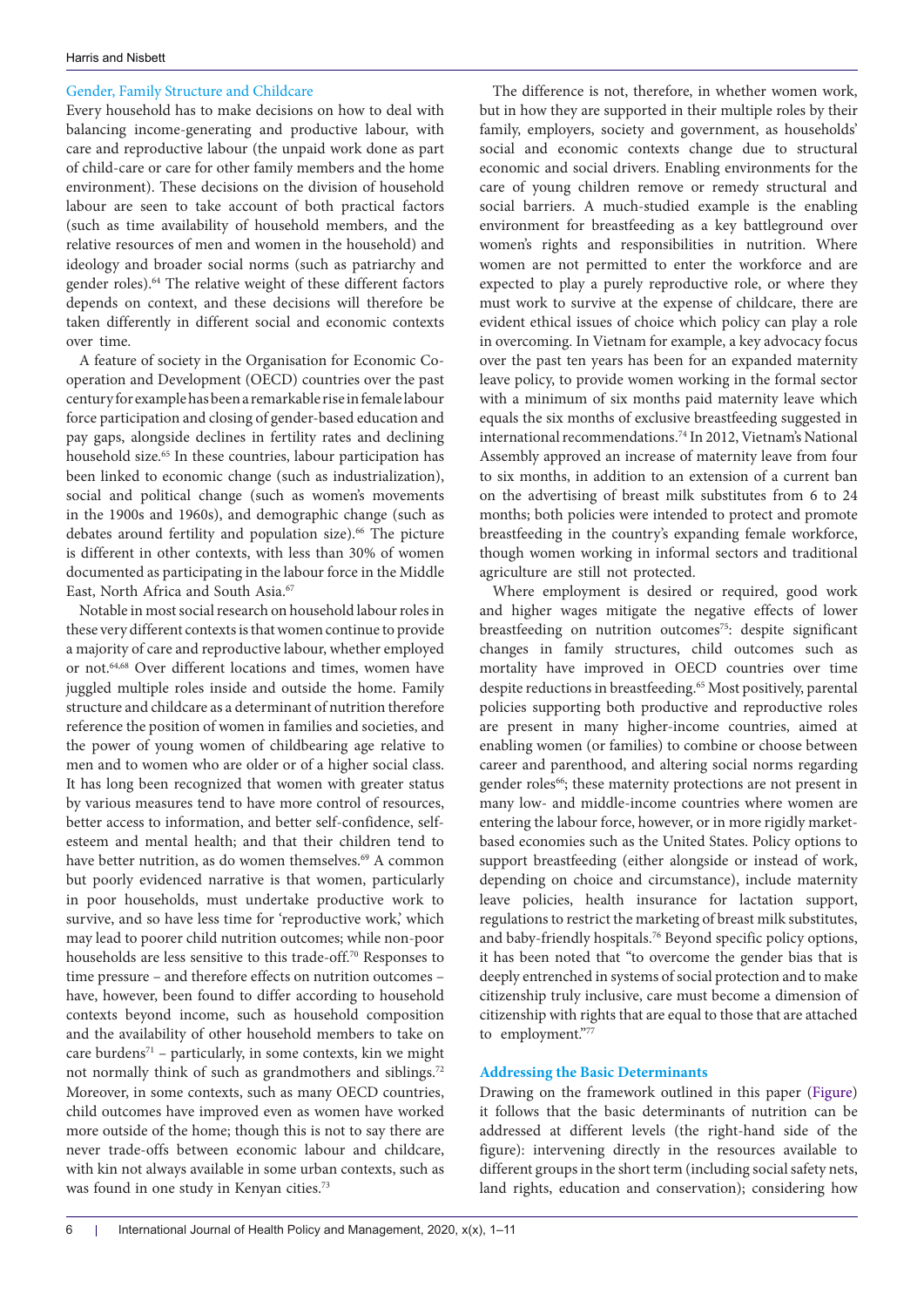institutional and structural forces are affecting the underlying determinants in different contexts in the medium term; and working more deeply on issues of marginalization, equity and power over the long term (expanded below).

#### Individual Human Rights and Collective Commons Frameworks

Urban Jonsson, an original architect of the UNICEF nutrition framework, speculated in 2010 that two narratives of nutrition were in competition: the 'investment in nutrition paradigm,' proposing that allocating more money to technical nutrition interventions to scale up service provision to larger populations would speed improvements in malnutrition outcomes; and the 'human rights approach to nutrition paradigm,' proposing that political action towards greater entitlements to and accountability for good nutrition would be required to catalyse improvements in both process and outcomes.78 Rights to food<sup>42,79</sup> and health,<sup>80</sup> as well as women's rights<sup>81</sup> and the rights of other marginalised groups,<sup>82</sup> emerged in much of the literature we reviewed for this paper, and speak directly to the issues of marginalisation and the basic determinants of malnutrition discussed above. While the international nutrition policy community has made huge strides in framing nutrition as an investable technical field, the potential of a human rights approach to nutrition is much-invoked but less explored. No international human rights covenant explicitly recognizes the right to nutrition. $83$  Much of the discussion of a right to nutrition in international development debates has been incorporated into a discussion of the right to food – defined as the ability of people to feed themselves with dignity with foods that are available, accessible and adequate.86 Based on the framework of international human rights law and the values that underpin it, core principles of a rights-based approach in practice are participation, accountability and non-discrimination $84$  – direct corollaries to the marginalisation and disempowerment inherent in the basic determinants of malnutrition. Some food and nutrition programmes internationally have applied a selection of rights principles by, for example, targeting the most nutritionallyvulnerable groups, analysing the underlying causes of hunger, promoting participation and empowerment, and undertaking rights-focused evaluations.<sup>85</sup> It has been suggested however that other critical elements of rights-based approaches are frequently overlooked in practice, particularly understanding stakeholders' roles and obligations, integrating legal aspects into programmes, incorporating rights into monitoring systems, and integrating recourse and claims mechanisms into accountability programmes.<sup>85</sup> What remains - if a human rights based approach is desired – is to arrange these pieces of the puzzle more squarely within existing human rights frameworks in order to acknowledge these as entitlements and duties rather than passive receipt of inputs or development programmes, and completing the list of factors that comprise a human rights framing, such as equity considerations (reviewed in sections above); accountability and participation (below); and a focus on informing the claims of rights-holders and improving the capacity of duty-bearers to respond. It has been suggested that there is no clear norm for implementing rights-based approaches to hunger<sup>86</sup> or malnutrition,<sup>87</sup> which may explain in part why human rights have not become a dominant paradigm for nutrition action.

Critiques of human rights suggest that they are overlyindividualistic and focused on Northern ontologies.<sup>88</sup> Deriving from equally vibrant and related debates, the idea of food as a commons claims that it is not "feasible to reach the right to adequate food (an entitlement) and food and nutrition security (a Global Public Good) by means of food as a commodity (a for-profit private good) under conditions of extreme inequality" generated by the basic determinants described above.89 Acts of 'commoning' (forms of collective production, consumption and stewardship/governance of food<sup>90</sup> or health<sup>91</sup> resources) as well as parallel movements focused on food sovereignty and agroecology<sup>92-94</sup> have emerged alongside—and in many cases, in active resistance to—mainstream, technical and economistic framings of these determinants of malnutrition, or even the individualism implied by some rights based approaches. Despite their differences, both human rights and commons approaches speak to the need for inclusion, rather than marginalisation, of groups disadvantaged through the basic determinants of malnutrition – and therefore to participation and accountability in practice.

#### Accountability and Participation in Practice

The perspectives, preferences and interests of the malnourished, and particularly children or their carers, are rarely taken into account explicitly when designing policies and programmes in most settings, though traditions of community-based projects exist with varying degrees of active community consultation and involvement.<sup>95-99</sup> Forms of redress if these policies and programmes fail to have the required impact, real 'accountability,' is also rare. Giving voice to communities regarding the types of services and interventions they are intended to benefit from and ensuring they can hold the system to account is a critical component of their success. But as those working on accountability and participation from within development studies disciplines have long argued, processes of accountability and participation are intensely political, contextual and complex and do not fold easily into the kinds of toolboxes and data-heavy technical exercises that are increasingly being promoted in their name in many contexts of international nutrition practice.<sup>100</sup> If we are to avoid such endeavours becoming nice sounding development 'fuzzwords,'101 then some real thought needs to be given to how various means of encouraging participation and accountability are linked to real political systems, contexts and local struggles. Stand-alone local-level initiatives need to be vertically integrated with national-level measures for political redress, and vice-versa.102,103 Attention needs to be paid to community and national dynamics of politics and power: while high levels of inequality can be seen to inhibit participation, they can also lead to new forms of collective action and resistance.104

Accountability and participatory approaches focused on child nutrition are not well documented in the global literature, but a few accounts exist. The region of South Asia, for example, has been a particularly rich area for experimentation and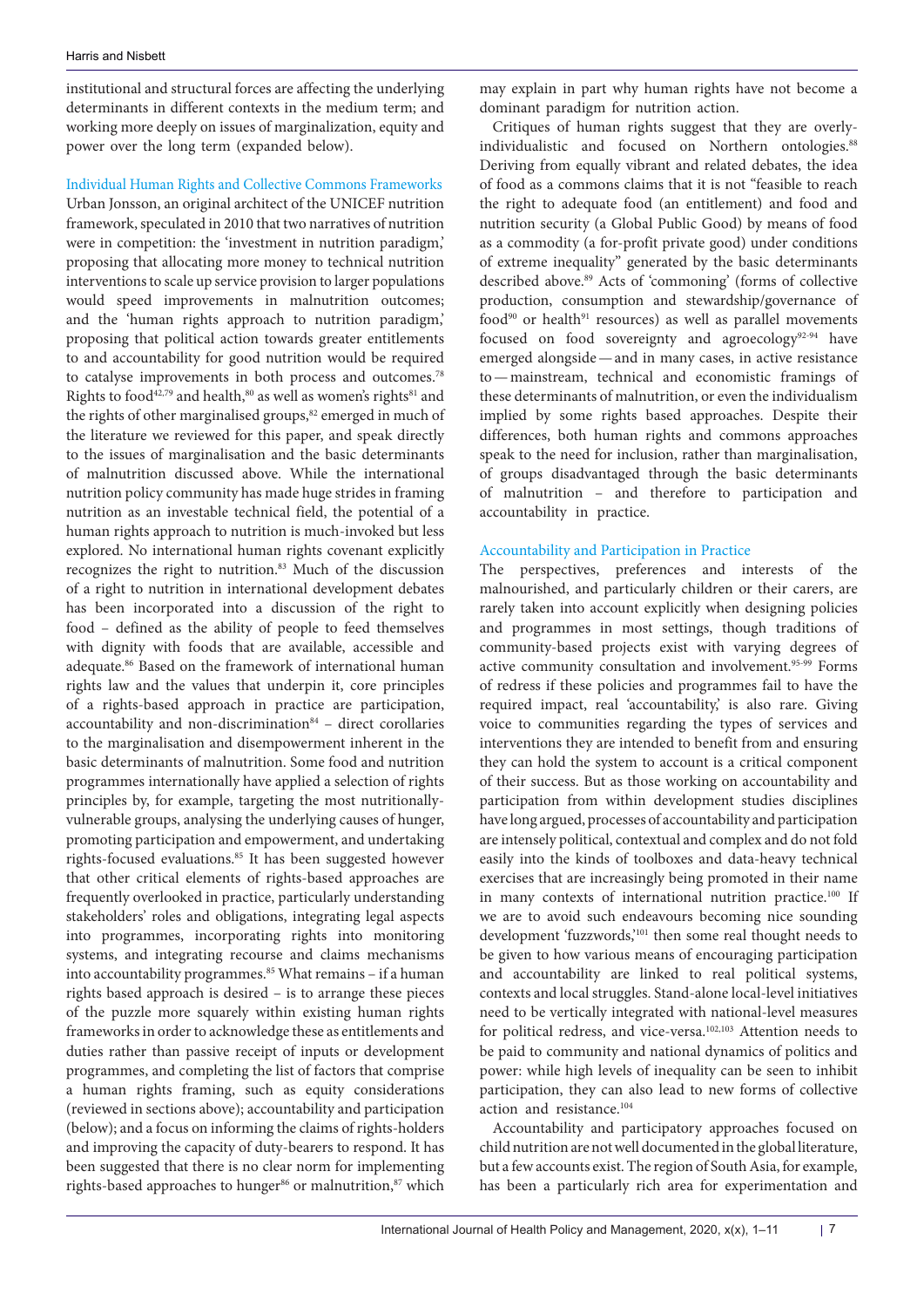innovation in this area $105$  – and examples range from broader structural attempts to address inadequacies in services, to community-level action focused on enhanced accountability and participation. The former includes India's Right to Food Movement, which paid particular attention to the need to 'universalise' and improve India's community nutrition programme, the Integrated Child Development Services.<sup>105,106</sup> As well as pursuing action through India's courts and political system and securing service provisions in the National Food Security Act, activists associated with the movement have been involved in community level 'social audits,' where government services are audited and examined at community public hearings. An non-governmental organization in the state of Odisha has been trialling such social audits for community nutrition and other National Food Security Act programmes, working with mothers and community health workers and bringing together communities in local village council meetings, while documenting the process for others to follow in a social audit training manual $[3]$ . Importantly, their activities have focused on not only on village-level issues, but raising systemic issues at district and state levels to concerned officials.35

An alternative or complement to accountability for existing government service provision are participatory approaches which bring communities and health workers together in a common process of diagnosis of local problems and locally practicable solutions. While they can and should be linked to more vertical strategies of accountability and redress, they are also helpful in situations where tackling more structural supply-side issues are not immediately achievable; and they can help in addressing the knowledge-poverty facing carers of children in many poor communities due to broader issues of marginalisation, lack of education and power.107,108

Examples of activism at the national and global level leading to improvements in the political priority accorded to nutrition are easier to find and are becoming well documented: see for example.109-111 The role that civil society actors have played in bringing attention to the issue – whether through a more emotive focus on child deaths, or focusing on the hard data in terms of levels of malnutrition such as stunted child growth – has been important in most of these cases. But a range of other factors – from evidence gathering, to finding the right ways to frame and communicate issues, to governance structures - have been shown to be important.<sup>112</sup> Frameworks used to assess agenda-setting and political commitment see for example<sup>113,114</sup> can be useful in focusing national or global actors on the combination of strategies to improve accountability and commitment to action likely to benefit children's nutritional status, while tools such as the Hunger and Nutrition Commitment Index can be used in conjunction with civil society activism to help reframe nutrition politically and garner action at national levels.<sup>115</sup>

#### **Conclusion**

This paper has laid out how and why basic social, economic and political factors are slowing declines in undernutrition in some populations, and driving a rapid nutrition transition in others. We have reviewed above with relation to aspects

of food, health and care how the fundamental capacities and resources available to different groups interact with changing demographic, economic and political trends and institutions, producing outcomes which at their root are embedded in social norms about power and position, influenced by ideas and ideologies in different contexts. Marginalization and social exclusion shape social standing and access to resources and power, and hence ability to ride waves of structural change in accessing good nutrition.

While there is a tendency to focus on certain aspects of marginalization such as gender and wealth in nutrition research and practice, poverty and patriarchy are not the only important 'basic determinants' for nutrition. Forms of exclusion from essential goods, services, resources and politics can be based on a number of socio-biological or socio-spatial criteria including gender, ethnicity, age, disability, sexual orientation, or geographic location, among others.116 In many cases, these causes of discrimination are multiple and intersecting; they accrue over time to particular groups to become the systemic differences in life chances we tend to assume are a natural facet of poverty or malnutrition. Social epidemiologists familiar with this field have used the term 'embodiment' to describe "how we literally incorporate, biologically, the material and social world in which we live, from conception to death."117 Children's bodies in particular become the agents via which social and material deficits are passed from one generation to another – with children born to malnourished mothers more likely to suffer birth irregularities of danger to both mother and child, be lower birthweight and be malnourished through their childhood.<sup>5</sup> Such early embodied disadvantage only becomes entrenched throughout the lifecourse for the marginalized; where ill health and malnutrition leads to lost education, employment and income – or increased expenditure on healthcare treatment and emergencies – this can lead already vulnerable families into further cycles of deprivation which are hard to escape.<sup>2</sup>

Acknowledging the basic determinants as unnatural and avoidable systemic processes which drain particular groups of resources and power is key to understanding and addressing them.118 Many of the basic determinants of malnutrition affect children not as individuals but as part of families and groups that exist in specific social, economic and political contexts which condition access to the resources that enable good nutrition. In assessing and addressing the basic determinants therefore, it is important to understand the particular circumstances of different population groups and their access to programmes and services, and to social and political redress that have been well described in literatures on human rights and the collective commons, among others.

While we draw here on thinking from development studies and its allied disciplines, the basic determinants are littlestudied with relation explicitly to nutrition.<sup>119</sup> We suggest that more research is needed to understand how the basic determinants affect nutrition in different population groups in different contexts, drawing on work exploring these issues in other development disciplines. For nutrition practice, we suggest that policy-makers and programmers assess these basic determinants in any context analysis before action, and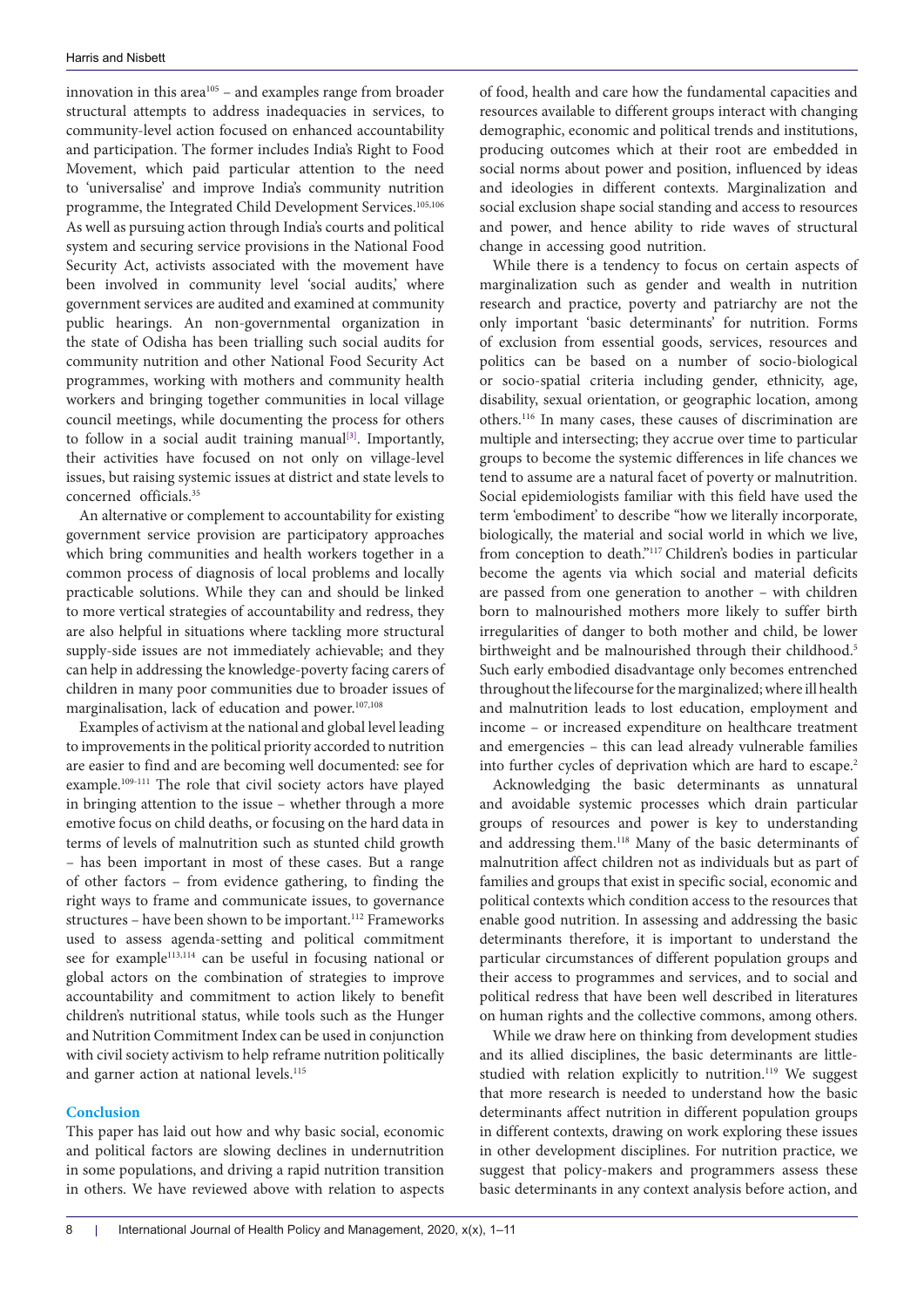evaluate their contribution to differential programme impacts for different groups; and pay explicit attention to addressing marginalization and inequity underpinning power disparities in the longer term. The framework presented in this paper suggests specific areas within the basic determinants for the focus of research and practice, and frameworks such as human rights and the commons offer ideas on participation and accountability to address the basic determinants in action.

Challenges remain for the nutrition sector with regards to securing explicit acknowledgement of dimensions of power and inequity – in families, societies, political systems and food systems – that are essential in both driving and tackling the basic determinants; yet achieving this recognition is not in the interests of the powerful. Reports such as the WHO Commission on the Social Determinants of Health<sup>28,36</sup> have moved such targeted approaches to the mainstream – though as adherents have pointed out, the project of health equity is a continual struggle against broader structural trends such as the global financial crisis.<sup>80,120</sup>

Action on the basic determinants requires acknowledgement that local settings and ideas matter, and that there will never be a one-size-fits-all model for eliminating malnutrition. Despite this focus on the local, broad patterns can be identified and we have laid these out as the basic determinants of malnutrition; tackling these basic determinants has the potential for larger impact on nutrition that is more sustainable than solely addressing technical interventions to the underlying and immediate causes, and addressing the basic determinants is a clear ethical and development imperative itself. These basic issues are however less tractable and more difficult to address in short funding and political cycles, requiring sustained action over the longer term both from above (policy) and below (resistance). We have shown here that the basic determinants are not a black box of 'context,' but can be broken down into comprehensible issues that are amenable to change, and should be considered explicitly in research and action to reduce the global burden of malnutrition.

#### **Acknowledgements**

The authors thank Manmeet Kuar for conducting the literature review on which this paper was based.

#### **Ethical issues**

Not applicable.

#### **Competing interests**

Authors declare that they have no competing interests.

#### **Authors' contributions**

JH and NN together contributed all conceptual and empirical work, and undertook all writing and editing of this manuscript.

#### **Funding**

Funding was provided by UNICEF as part of the State of the World's Children Report background paper process.

#### **Endnotes**

<span id="page-8-0"></span>[1] In Koraput district in Odisha, for example, only 58.4% of mothers reported receiving the recommended minimum number of 4 antenatal care visits during pregnancy, compared to 81.8% in Puri district. Likewise 67.1% of children had received a full set of immunisations in Koraput, compared to 88.2% in Puri. All data from POSHAN District Nutrition Profiles<http://poshan.ifpri.info>, drawing on

IIPS 2016, UNICEF 2016.

<span id="page-8-1"></span>[2] The Bangladesh Demographic and Health Survey reported a rate of 36% in 2014 and 31% in 2018.

<span id="page-8-2"></span>[3] [http://nirdpr.org.in/nird\\_docs/socialaudit/English-sa.pdf.](http://nirdpr.org.in/nird_docs/socialaudit/English-sa.pdf.)

#### **References**

- 1. United Nations Children's Fund (UNICEF). *Strategy for Improved Nutrition of Children and Women in Developing Countries*.: UNICEF; 1990.
- 2. Black RE, Alderman H, Bhutta ZA, et al. Maternal and child nutrition: building momentum for impact. *Lancet*. 2013;382(9890):372-375. doi:[10.1016/s0140-6736\(13\)60988-5](https://doi.org/10.1016/s0140-6736(13)60988-5)
- 3. Popkin BM, Corvalan C, Grummer-Strawn LM. Dynamics of the double burden of malnutrition and the changing nutrition reality. *Lancet*. 2020; 395(10217):65-74. doi[:10.1016/s0140-6736\(19\)32497-3](https://doi.org/10.1016/s0140-6736(19)32497-3)
- Scrinis G. Reframing malnutrition in all its forms: a critique of the tripartite classification of malnutrition. *Glob Food Sec*. 2020;26:100396. doi[:10.1016/j.gfs.2020.100396](https://doi.org/10.1016/j.gfs.2020.100396)
- 5. Wells JC, Sawaya AL, Wibaek R, et al. The double burden of malnutrition: aetiological pathways and consequences for health. *Lancet*. 2020;395(10217):75-88. doi[:10.1016/s0140-6736\(19\)32472-9](https://doi.org/10.1016/s0140-6736(19)32472-9)
- 6. Wells JC. Maternal capital and the metabolic ghetto: an evolutionary perspective on the transgenerational basis of health inequalities. *Am J Hum Biol*. 2010;22(1):1-17. doi[:10.1002/ajhb.20994](https://doi.org/10.1002/ajhb.20994)
- 7. Nisbett N. Understanding the nourishment of bodies at the centre of food and health systems-systemic, bodily and new materialist perspectives on nutritional inequity. *Soc Sci Med*. 2019;228:9-16. doi[:10.1016/j.](https://doi.org/10.1016/j.socscimed.2019.02.041) [socscimed.2019.02.041](https://doi.org/10.1016/j.socscimed.2019.02.041)
- 8. Baethge C, Goldbeck-Wood S, Mertens S. SANRA-a scale for the quality assessment of narrative review articles. *Res Integr Peer Rev*. 2019;4:5. doi[:10.1186/s41073-019-0064-8](https://doi.org/10.1186/s41073-019-0064-8)
- 9. Longhurst R. Introduction: universal development–research and practice. In: Longhurst R, ed. *Has Universal Development Come of Age?* IDS Bulletin*.* 2017;48(1A):1-24.
- 10. Friel S, Ford L. Systems, food security and human health. *Food Secur*. 2015;7(2):437-451. doi[:10.1007/s12571-015-0433-1](https://doi.org/10.1007/s12571-015-0433-1)
- 11. Lancet. Executive summary of the lancet maternal and child nutrition series. *Lancet*. 2013;382(9890):1-12.
- 12. United Nations Children's Fund (UNICEF). *UNICEF's Approach to Scaling Up Nutrition for Mothers and Their Children*. UNICEF; 2015.
- 13. Development Initiatives. 2018 Global Nutrition Report: Shining a Light to Spur Action on Nutrition. 2018.
- 14. Bourdieu P, Nice R. *Distinction: A Social Critique of the Judgement of Taste*. London: Routledge & Kegan Paul; 1984.
- 15. Scoones I. *Sustainable Rural Livelihoods: A Framework for Analysis*. IDS Working Paper 72. 1998.
- 16. McMichael P. A food regime genealogy. *J Peasant Stud*. 2009;36(1):139- 169. doi:[10.1080/03066150902820354](https://doi.org/10.1080/03066150902820354)
- 17. Blouin C, Hawkes C, Henson S, Drager N, Dube L. Trade, Health and Dietary Change. In: Hawkes C, Blouin C, Henson S, Drager N, Dube L, eds. *Trade, Food, Diet and Health: Perspectives and Policy Options*. Chichester: Wiley-Blackwell; 2010.
- 18. Berry BJ. *The Human Consequences of Urbanisation*. London: Macmillan International Higher Education; 2015.
- 19. Bettini G. Climate migration as an adaption strategy: de-securitizing climate-induced migration or making the unruly governable? *Crit Stud Secur*. 2014;2(2):180-195. doi:[10.1080/21624887.2014.909225](https://doi.org/10.1080/21624887.2014.909225)
- 20. Foucault M. *The Archaeology of Knowledge*. Vol 2002. Gallimard; 1969.
- 21. Rawls J. *A Theory of Justice*. Harvard University Press; 2009.
- 22. Gaventa J. *Power after Lukes: An Overview of Theories of Power Since Lukes and Their Application to Development*. Brighton: Participation Group, Institute of Development Studies; 2003.
- 23. Sen A. *Development as Freedom*. Oxford: Oxford University Press; 1999.
- 24. Global Nutrition Report. *2018 Global Nutrition Report: Shining a Light to Spur Action on Nutrition*. 2018.
- 25. Harris J, Huynh P, Nguyen HT, et al. Nobody left behind? Equity and the drivers of stunting reduction in Vietnamese ethnic minority populations. *Food Security*. Forthcoming.
- 26. Headey D, Hoddinott J, Park S. Drivers of nutritional change in four South Asian countries: a dynamic observational analysis. *Matern Child Nutr*. 2016;12(Suppl 1):210-218. doi:[10.1111/mcn.12274](https://doi.org/10.1111/mcn.12274)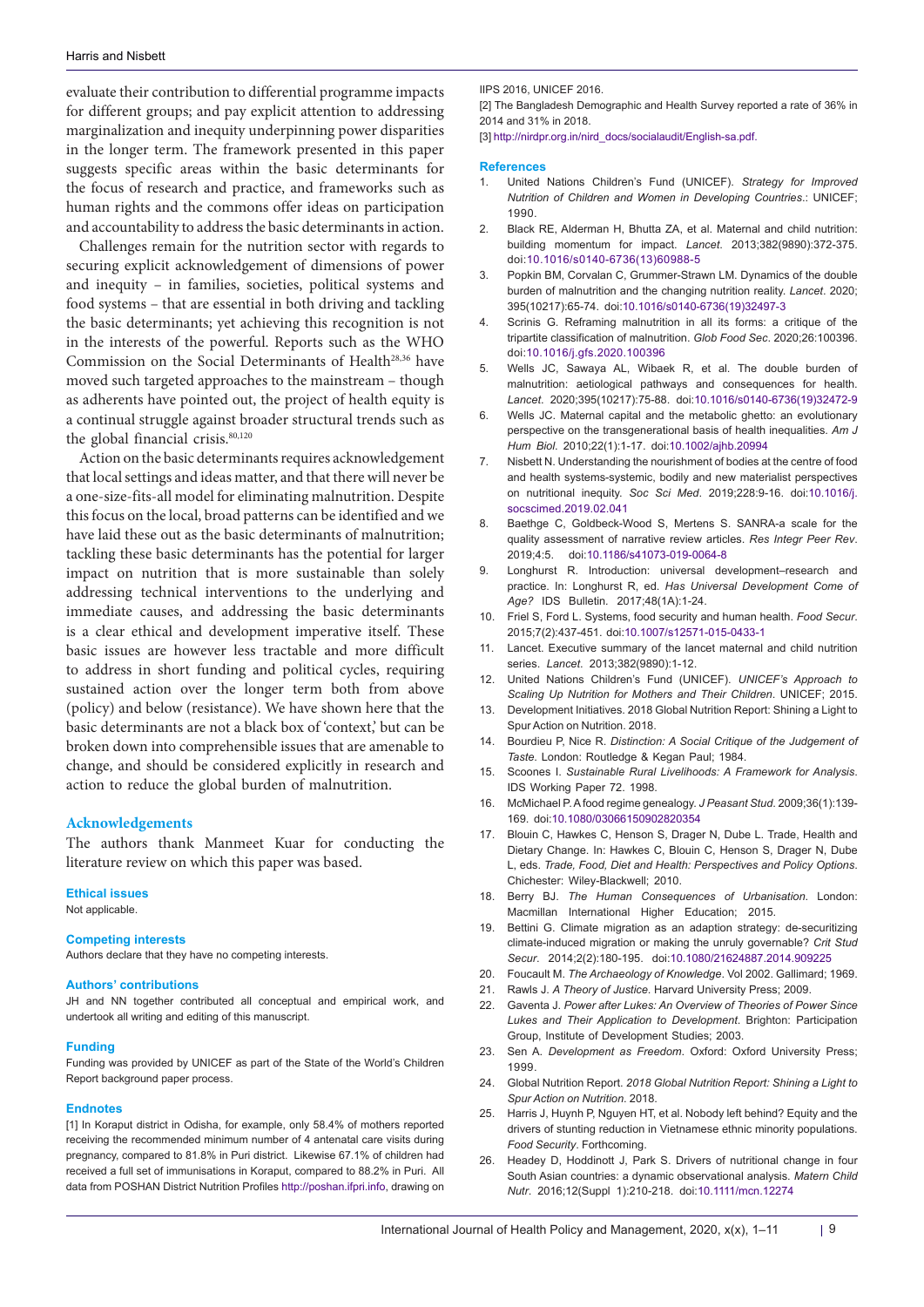- 27. Marphatia AA, Cole TJ, Grijalva-Eternod C, Wells JCK. Associations of gender inequality with child malnutrition and mortality across 96 countries. *Glob Health Epidemiol Genom*. 2016;1:e6. doi[:10.1017/](https://doi.org/10.1017/gheg.2016.1) [gheg.2016.1](https://doi.org/10.1017/gheg.2016.1)
- 28. Marmot M, Friel S, Bell R, Houweling TA, Taylor S. Closing the gap in a generation: health equity through action on the social determinants of health. *Lancet*. 2008;372(9650):1661-1669. doi[:10.1016/s0140-](https://doi.org/10.1016/s0140-6736(08)61690-6) [6736\(08\)61690-6](https://doi.org/10.1016/s0140-6736(08)61690-6)
- 29. Braveman P, Gruskin S. Defining equity in health. *J Epidemiol Community Health*. 2003;57(4):254-258. doi:[10.1136/jech.57.4.254](https://doi.org/10.1136/jech.57.4.254)
- 30. Victora CG, Wagstaff A, Schellenberg JA, Gwatkin D, Claeson M, Habicht JP. Applying an equity lens to child health and mortality: more of the same is not enough. *Lancet*. 2003;362(9379):233-241. doi[:10.1016/](https://doi.org/10.1016/s0140-6736(03)13917-7) [s0140-6736\(03\)13917-7](https://doi.org/10.1016/s0140-6736(03)13917-7)
- 31. Wagstaff A, Bustreo F, Bryce J, Claeson M. Child health: reaching the poor. *Am J Public Health*. 2004;94(5):726-736. doi[:10.2105/](https://doi.org/10.2105/ajph.94.5.726) [ajph.94.5.726](https://doi.org/10.2105/ajph.94.5.726)
- 32. Kohli N, Avula R, van den Bold M, et al. Reprint of "what will it take to accelerate improvements in nutrition outcomes in Odisha? learning from the past". *Glob Food Sec*. 2017;13:38-48. doi[:10.1016/j.gfs.2017.04.002](https://doi.org/10.1016/j.gfs.2017.04.002)
- 33. International Institute for Population Studies. *National Family Health Survey (NFHS-4).* Mumbai: IIPS; 2017.
- 34. Rapid Survey on children 2013-2014. Government of India: Ministry of Women and Child Development; 2016.
- 35. Gordon J, Tranchant JP, Casu L, Mitchell B, Nisbett N. *APPI/SPREAD Collective Action for Nutrition Social Audit Programme Odisha, India: Final Evaluation Report*. Brighton, UK: Institute of Development Studies; 2019.
- 36. Marmot M. Achieving health equity: from root causes to fair outcomes. *Lancet*. 2007;370(9593):1153-1163. doi[:10.1016/s0140-](https://doi.org/10.1016/s0140-6736(07)61385-3) [6736\(07\)61385-3](https://doi.org/10.1016/s0140-6736(07)61385-3)
- 37. Peters DH, Garg A, Bloom G, Walker DG, Brieger WR, Rahman MH. Poverty and access to health care in developing countries. *Ann N Y Acad Sci*. 2008;1136:161-171. doi:[10.1196/annals.1425.011](https://doi.org/10.1196/annals.1425.011)
- 38. Drimie S, Yosef S. Reducing risk, strengthening resilience: social protection and nutrition. In: Gillespie S, Hodge J, Yosef S, Pandya-Lorch R, eds. *Nourishing Millions: Stories of Change in Nutrition*. International Food Policy Research Institute (IFPRI); 2016:65-72.
- 39. FAO, IFAD, UNICEF, WFP, WHO. *The State of Food Security and Nutrition in the World 2017: Building Resilience for Peace and Food Security*. FAO; 2017.
- 40. UNICEF, WHO, World Bank. *Levels and Trends in Child Malnutrition*. UNICEF; 2018.
- 41. Development Initiatives. *Global Nutrition Report 2017: Actions and Accountability to Advance Nutrition and Sustainable Development*. Development Initiatives; 2017.
- 42. De Schutter O. The right to adequate nutrition. *Development*. 2014;57(2):147-154. doi[:10.1057/dev.2014.64](https://doi.org/10.1057/dev.2014.64)
- 43. Friedman H, McMichael P. Agriculture and the state system: the rise and decline of national agricultures, 1870 to the present. *Sociol Ruralis*. 1989;29(2):93-117. doi:[10.1111/j.1467-9523.1989.tb00360.x](https://doi.org/10.1111/j.1467-9523.1989.tb00360.x)
- 44. McMichael P. A food regime analysis of the 'world food crisis.' *Agric Human Values*. 2009;26(4):281. doi:[10.1007/s10460-009-9218-5](https://doi.org/10.1007/s10460-009-9218-5)
- 45. Mooney P. *Too Big to Feed: Exploring the Impacts of Mega-Mergers, Consolidation and Concentration of Power in the Agri-Food Sector*. IPES; 2017.
- 46. Leach M, Nisbett N, Cabral L, Harris J, Hossain N, Thompson J. Food politics and development. *World Dev*. 2020;134:105024. doi:[10.1016/j.](https://doi.org/10.1016/j.worlddev.2020.105024) [worlddev.2020.105024](https://doi.org/10.1016/j.worlddev.2020.105024)
- 47. Margulis ME. Trading out of the global food crisis? the World Trade Organization and the geopolitics of food security. *Geopolitics*. 2014; 19(2):322-350. doi:[10.1080/14650045.2014.920233](https://doi.org/10.1080/14650045.2014.920233)
- 48. Howard PH. *Concentration and Power in the Food System: Who Controls What We Eat?* Vol 3. London: Bloomsbury Academic; 2016.
- 49. Thow AM, Jones A, Hawkes C, Ali I, Labonté R. Nutrition labelling is a trade policy issue: lessons from an analysis of specific trade concerns at the World Trade Organization. *Health Promot Int*. 2018;33(4):561-571. doi[:10.1093/heapro/daw109](https://doi.org/10.1093/heapro/daw109)
- 50. Baker P, Machado P, Santos T, et al. Ultra-processed foods and the nutrition transition: global, regional and national trends, food systems transformations and political economy drivers. *Obes Rev*. 2020; 21(12):e13126. doi:[10.1111/obr.13126](https://doi.org/10.1111/obr.13126)
- 51. Friel S, Baker P, Thow AM, Gleeson D, Townsend B, Schram A. An exposé of the realpolitik of trade negotiations: implications for population nutrition. *Public Health Nutr*. 2019;22(16):3083-3091. doi:[10.1017/](https://doi.org/10.1017/s1368980019001642) [s1368980019001642](https://doi.org/10.1017/s1368980019001642)
- 52. Hawkes C, Harris J, Gillespie S. Urbanization and the nutrition transition. In: *2017 Global Food Policy Report*. Washington, DC: International Food Policy Research Institute (IFPRI); 2017:34-41. doi:[10.2499/9780896292529\\_04](https://doi.org/10.2499/9780896292529_04 )
- 53. Salm L, Nisbett N, Cramer L, Gillespie S, Thornton P. How climate change interacts with inequity to affect nutrition. *Wiley Interdiscip Rev Clim Change*. 2020;e696. doi:[10.1002/wcc.696](https://doi.org/10.1002/wcc.696).
- 54. Global Panel on Agriculture and Food Systems for Nutrition. *Food systems and diets: Facing the challenges of the 21st century.* London, UK: Global Panel on Agriculture and Food Systems for Nutrition; 2016.
- 55. Friedmann H. Distance and durability: shaky foundations of the world food economy. *Third World Q*. 1992;13(2):371-383. doi:[10.1080/01436599208420282](https://doi.org/10.1080/01436599208420282)
- 56. Hossain N. Inequality, hunger, and malnutrition: Power matters. In: von Grebmer K, ed. *2017 Global Hunger Index: The Inequalities of Hunger*. Washington, DC: International Food Policy Research Institute; 2017:25- 29.
- 57. IFAD. Bangladesh Haor infrastructure and livelihood improvement project enabling poor people to adapt to climate change project design report. Volume I: Main Report. Vol. Report No.: 2263-BD. IFAD; 2011.
- 58. Chowdhury IA, Kamal MM, Haque N, Islam MN, Akter S. Patterns of co-operation in community based fishery management: a sociological study on the people of Hail Haor. *Asian Soc Sci*. 2012;8(15):222-234. doi:[10.5539/ass.v8n15p222](https://doi.org/10.5539/ass.v8n15p222)
- 59. Ahmed I, Deaton BJ, Sarker R, Virani T. Wetland ownership and management in a common property resource setting: a case study of Hakaluki Haor in Bangladesh. *Ecol Econ*. 2008;68(1-2):429-436. doi:[10.1016/j.ecolecon.2008.04.016](https://doi.org/10.1016/j.ecolecon.2008.04.016)
- 60. Nisbett N, Longhurst R, Barnett I, et al. *Impact Evaluation of the DFID Programme to Accelerate Improved Nutrition for the Extreme poor in Bangladesh: Final Report*. Brighton: MQSUN; 2016.
- 61. Nisbett N, Davis P, Yosef S, Akhtar N. Bangladesh's story of change in nutrition: strong improvements in basic and underlying determinants with an unfinished agenda for direct community level support. *Glob Food Sec*. 2017;13:21-29. doi:[10.1016/j.gfs.2017.01.005](https://doi.org/10.1016/j.gfs.2017.01.005)
- 62. Weiler AM, Hergesheimer C, Brisbois B, Wittman H, Yassi A, Spiegel JM. Food sovereignty, food security and health equity: a metanarrative mapping exercise. *Health Policy Plan*. 2015;30(8):1078-1092. doi[:10.1093/heapol/czu109](https://doi.org/10.1093/heapol/czu109)
- 63. Gaventa J. Finding the spaces for change: a power analysis. *IDS Bull*. 2006;37(6):23-33. doi[:10.1111/j.1759-5436.2006.tb00320.x](https://doi.org/10.1111/j.1759-5436.2006.tb00320.x)
- 64. Shelton BA, John D. The division of household labor. *Annu Rev Sociol*. 1996;22(1):299-322. doi[:10.1146/annurev.soc.22.1.299](https://doi.org/10.1146/annurev.soc.22.1.299)
- 65. OECD. *Doing Better for Families*. OECD; 2011.
- 66. Olivetti C, Petrongolo B. The economic consequences of family policies: lessons from a century of legislation in high-income countries. *J Econ Perspect*. 2017;31(1):205-230. doi[:10.1257/jep.31.1.205](https://doi.org/10.1257/jep.31.1.205)
- 67. International Labour Organization (ILO). *World Employment and Social Outlook: Trends for Women 2018*. Geneva: ILO; 2018.
- 68. Knodel J, Loi VM, Jayakody R, Huy VT. Gender roles in the family: change and stability in Vietnam. *Asian Popul Stud*. 2005;1(1):69-92. doi[:10.1080/17441730500125888](https://doi.org/10.1080/17441730500125888)
- 69. Smith L, Haddad LJ. *Explaining Child Malnutrition in Developing Countries: A Cross-Country Analysis*. Vol 111. International Food Policy Research Institute (IFPRI); 2000.
- 70. Komatsu H, Malapit HJL, Theis S. Does women's time in domestic work and agriculture affect women's and children's dietary diversity? evidence from Bangladesh, Nepal, Cambodia, Ghana, and Mozambique. *Food Policy*. 2018;79:256-270. doi[:10.1016/j.foodpol.2018.07.002](https://doi.org/10.1016/j.foodpol.2018.07.002)
- 71. Johnston D, Stevano S, Malapit HJ, Hull E, Kadiyala S. Review: time use as an explanation for the agri-nutrition disconnect: evidence from rural areas in low and middle-income countries. *Food Policy*. 2018;76:8- 18. doi[:10.1016/j.foodpol.2017.12.011](https://doi.org/10.1016/j.foodpol.2017.12.011)
- 72. Sear R, Mace R. Who keeps children alive? a review of the effects of kin on child survival. *Evol Hum Behav*. 2008;29(1):1-18. doi[:10.1016/j.](https://doi.org/10.1016/j.evolhumbehav.2007.10.001) [evolhumbehav.2007.10.001](https://doi.org/10.1016/j.evolhumbehav.2007.10.001)
- 73. Clark S, Madhavan S, Cotton C, Beguy D, Kabiru C. Who helps single mothers in Nairobi? the role of kin support. *J Marriage Fam*. 2017;